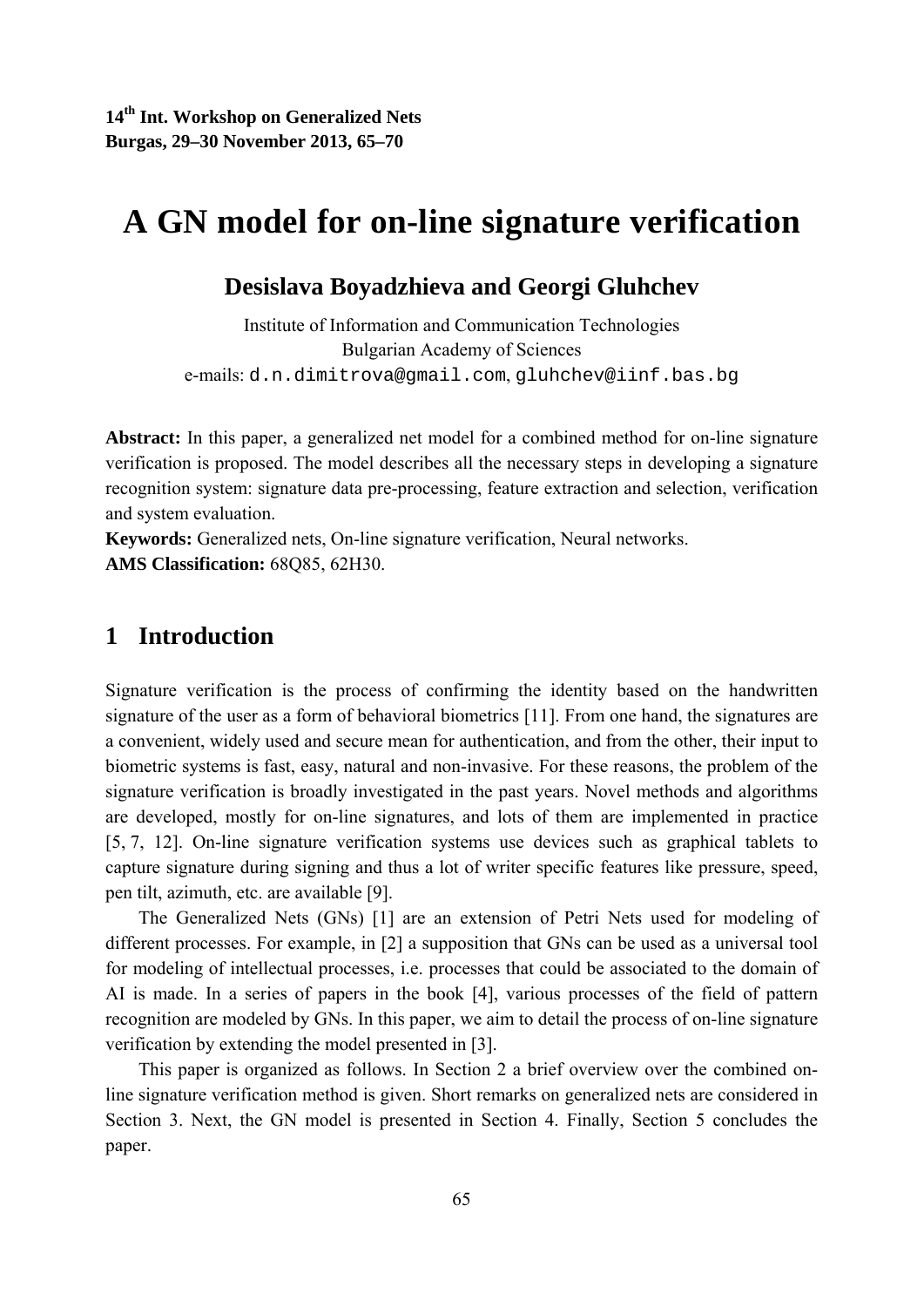#### **2 A combined method for on-line signature verification**

For each user of the database, we construct a NN model for verification. With regard to this we perform the following steps. At the pre-processing stage, some transformations are performed on the signatures (coordination transformation, rotation and translation)in order to facilitate feature extraction. Since some features demonstrate higher discriminatory capability than others, feature selection should be performed. This is related to the process of selecting *k* features of most discrimination power out of *p* available ones  $(k \leq p)$  and it aims to identify and remove as much irrelevant and redundant information as possible. Next, we extract signature features and perform feature set selection by applying the method for selection of regression variables based on *Mallows Cp* criterion [6, 8] to identify best feature subset. After that step, we construct NNs of varying size of hidden neurons and we perform cross-validation in order to choose the best performed one of them. Such selected model is defined by the following parameters: number of hidden neurons and input features. Finally, we train, validate and test all the chosen user's models and use them for further verification.

A particular NN is built for each user on the basis of his/her genuine and forgery signatures. The number of input neuron is  $p$  where  $p$  is the number of the features. The single output neuron has a value *1* for genuine signature and a value *0* for forgery signature. After the training, a score threshold is determined. If the verification result (at the time of testing of a signature) is greater than the corresponding score threshold, the signature is considered genuine, otherwise – forgery. This approach is widespread because it allows fast adding and deleting of signatures for new and existing users [10]. Usually, NN training takes lots of time but in this approach it is done off-line so the users are not forced to wait.

## **3 Generalized net model**

The constructed reduced GN is presented in Fig. 1. For this model tokens keep all their history. The transition condition predicates and token characteristics are described not absolutely formally in order to make easier the understanding of the formalism in use.

The model is built of six transitions  $Z_i$ ,  $i = 1, \ldots, 6$ , which correspond to the steps in online signature verification, twelve places and three types of tokens *α*, *β* and *γ*.

Initially, α-token enters in place *L*1 with initial characteristics"*an on-line signature"*. There is a *β*-token in place *L*7 with initial and current characteristics "*feature subset from the signature DB"* at the time of the functioning of the model. All the tokens entering *L*7 merge with the original β-token. There is a *γ*-token in place *L*12 with initial characteristics "*saved NN model for the current user*" at the time of the functioning of the model. All the tokens entering  $L_{12}$ merge with the original *γ*-token.

For the sake of brevity we shall denote  $\alpha$ ,  $\beta$ ,  $\gamma$ -tokens and not use indexes indicating the current token's number.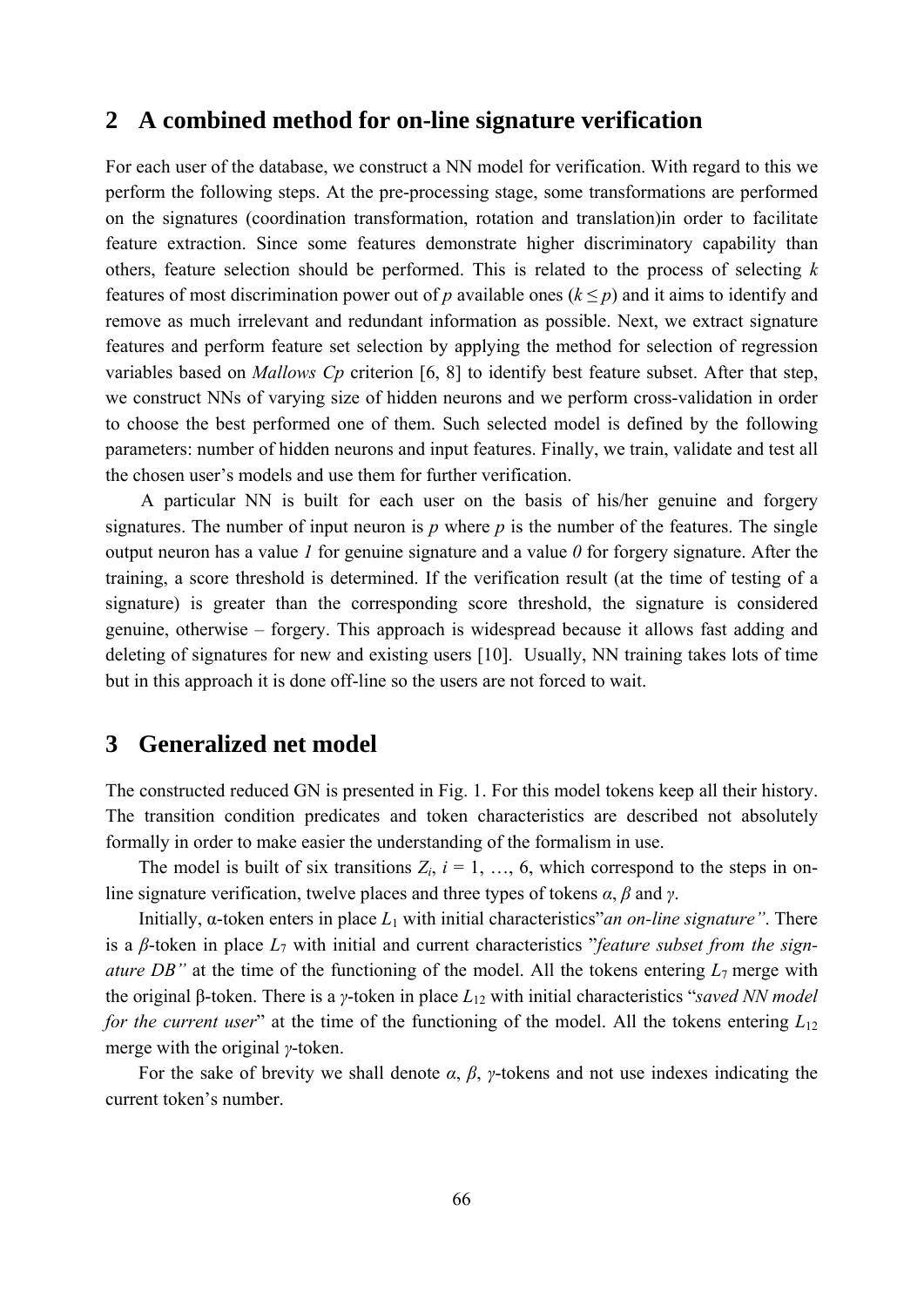

Figure 1. GN model for on-line signature verification

Transition  $Z_2$  describes pre-processing stage, which includes the following steps: coordinate transformation, rotation and translation.

$$
Z_2 = \langle \{L_2, L_3, L_4, L_5\}, \{L_3, L_4, L_5, L_6\}, r_2, \vee (L_2) \rangle,
$$
  
\n
$$
r_2 = \frac{L_3}{L_2} \quad true \quad false \quad false \quad false
$$
  
\n
$$
L_3 \quad W_{3,3} \quad W_{3,4} \quad false \quad false
$$
  
\n
$$
L_4 \quad false \quad W_{4,4} \quad W_{4,5} \quad false
$$
  
\n
$$
L_5 \quad false \quad false \quad W_{5,5} \quad W_{5,6}
$$

The predicates associated with the transition have the following meaning:

- $W_{3,4}$  = "Coordinate transformation is performed".
- $W_{3,3} = -W_{3,4}$ .
- $W_{4,5}$  = "Rotation is performed".
- $W_{4,4} = -W_{4,5}$ .
- $W_{5,6}$  = "Translation is performed".
- $W_{5,5} = -W_{5,6}$ .

The *α*-token obtains the characteristics "*Signature data is pre-processed*" at place *L*6.

Transition  $Z_3$  is related to signature feature extraction.

 $Z_3 = \langle \{L_6, L_7, L_8\}, \{L_8, L_9, L_{10}\}, r_3, \wedge (L_7, \vee (L_6, L_8)) \rangle,$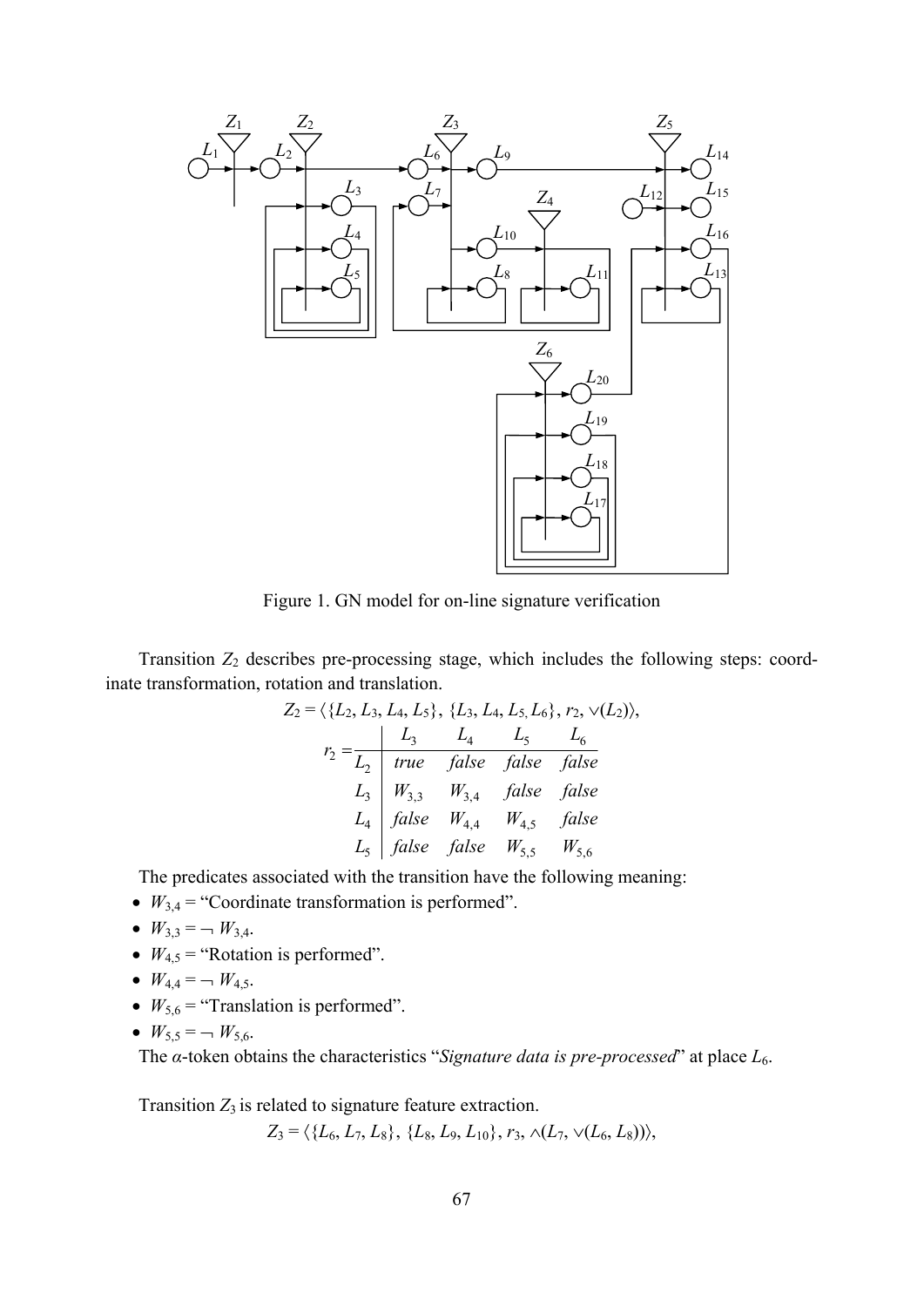$$
r_3 = \frac{L_8}{L_6} = \frac{L_9}{W_{6,8}} = \frac{L_9}{W_{6,10}} = \frac{L_{10}}{L_7} = \frac{W_{7,8}}{W_{7,8}} = \frac{false}{false} = \frac{false}{false}
$$

The corresponding user features are obtained from the signature database. Therefore a new β-token enters place *L*7 with initial characteristics "*Feature subset obtained from the database"*. Features are calculated at place  $L_8$ .

Predicates associated with the transition have the following meaning:

- $W_{6,8} = W_{7,8}$  = "There exists a feature subset for the user in the database".
- $W_{6,10} = -W_{6,8}$ .
- $W_{8.9}$  = "All the feature values (from the common and individual feature subsets) are calculated".
- $W_{8,8} = -W_{8,9}$ .

The *α*-token from place  $L_6$  merges with β-token from place  $L_7$  in a new *α*-token at place  $L_8$ . The *α*-token at place *L*9 obtains a characteristic: "*All the necessary feature values are extracted*", and at place *L*10 a characteristics: "*Feature selection is has not been performed yet"*.

Transition *Z*4 is related to the feature selection of common and individual feature subsets and their save in the database:

$$
Z_4 = \langle \{L_{10}\}, \{L_{11}\}, r_4, \vee (L_{10}) \rangle,
$$
  

$$
r_4 = \frac{L_7}{L_{10}} \quad true \quad false
$$
  

$$
L_{11} \quad false \quad true
$$

The *α*-token at place *L*10 obtains a characteristic "*Feature selection is performed from DB in place*  $L_{11}$ " and it merges with the original β-token at  $L_7$ .

Transition  $Z_5$  describes the verification by using a neural network. If there exist a stored NN for the user, it is tested with the values of the corresponding features. The claimed identity is accepted if the output of verification exceeds the corresponding threshold value, and it is rejected otherwise.

$$
Z_5 = \langle \{L_9, L_{12}, L_{13}\}, \{L_{13}, L_{14}, L_{15}, L_{16}\}, r_5, \land (L_{12}, \lor (L_9, L_{13}))),
$$
  
\n
$$
r_5 = \frac{L_{13}}{L_9} \frac{L_{14}}{W_{9,13}} \frac{L_{14}}{false} \frac{L_{15}}{false} \frac{L_{16}}{W_{9,16}}
$$
  
\n
$$
L_{12} \begin{vmatrix} W_{12,13} & false & false & false \end{vmatrix} = false \text{false}
$$
  
\n
$$
L_{13} \begin{vmatrix} false & W_{13,14} & W_{13,15} & false \end{vmatrix} = false \text{false}
$$
  
\n
$$
L_{20} \begin{vmatrix} W_{20,13} & false & false & false \end{vmatrix} = false \text{false}
$$

New *γ*-token enters place *L*12 with initial characteristics "*Saved NN model for the user*". The predicates associated with the transition have the following meaning:

•  $W_{9,13} = W_{12,13} = W_{20,13} =$  "There exists a NN model for the user".

• 
$$
W_{9,16} = -W_{9,13}
$$
.

•  $W_{13,14}$  = "Testing the NN model: The identity is accepted".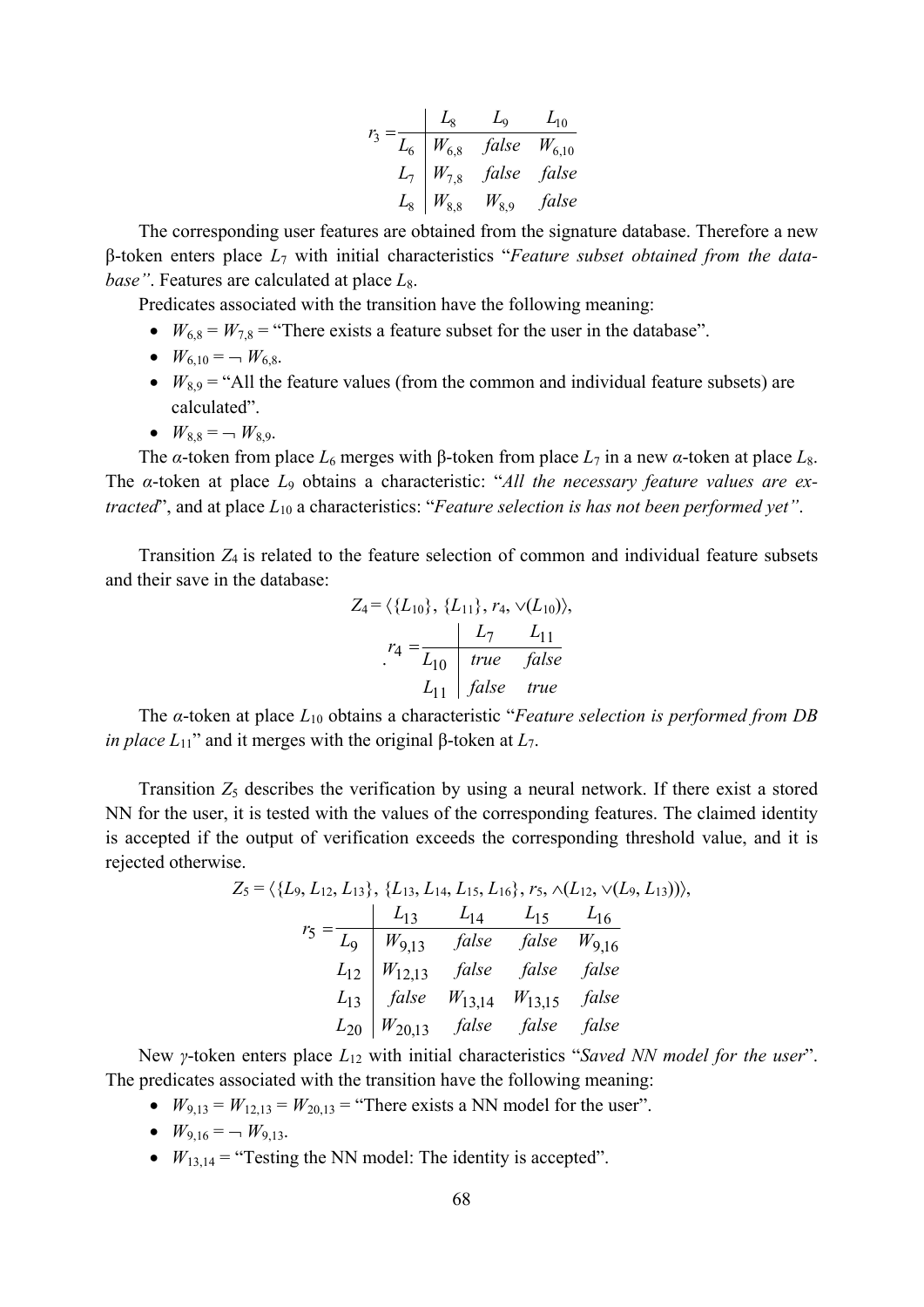•  $W_{13,15}$  = "Testing the NN model: The identity is rejected".

The token at place *L*14 obtains characteristics "*The identity is accepted*". The token at place *L*15 obtains characteristics "*The identity is rejected*". The token at place *L*16 preserve all its characteristics.

Transition *Z*6 describes different NN modes testing, NN model and parameter selection and NN training. The optimal NN model is selected by performing a cross validation procedure. That model is kept together with the corresponding feature subset and threshold.

$$
Z_6 = \langle \{L_{16}, L_{17}, L_{18}, L_{19}\}, \{L_{17}, L_{18}, L_{19}, L_{20}\}, r_6, \wedge (L_{16}, \vee (L_{17}, L_{18})) \rangle,
$$

*L false false false true L W true W false L W W false false L true false false false L L L L r* 19 18 18,17 18,19 17 17,17 17,18 16 17 18 19 20 <sup>6</sup> =

The predicates associated with the transition have the following meaning:

- $W_{17,17}$  = "is necessary a NN model having number  $s + 1$  to be built, *s* being the number of cycles of the token at that place,  $s < N$ , *N* being total number of the models".
- $W_{17,18}$  = "NN model built at step  $s+1$  is not cross validated, *s* is the number of cycles of the token at that place".
- $W_{18,17} = "s < N"$ .
- $W_{18,19} = -W_{18,17}$ .

Tokens entering place *L*18 obtain the characteristics "*Evaluation of the current NN model by cross validation*". Token entering place *L*19 obtains the characteristics "*The best performed NN model is chosen by cross*". Token entering place  $L_{20}$  obtains the characteristics "*The best performed NN model is trained and saved*" and merges with the *γ*-token at place *L*12.

#### **5 Conclusion**

The GN formalism proves to be a suitable tool to model different processes. It allows for an easy presentation and evaluation of the properties of processes. The described model for online signature verification can be included as a sub-net in a larger scheme for biometric authentication.

#### **References**

- [1] Nalwa, V.S., I. Ekeland, Automatic on-line signature verification. *Proceedings of the IEEE 85*, 1997, 213–239.
- [2] Atanassov, K. *Generalized Nets in Artifficial Intelligence. Vol. 1: Generalized nets and Expert Systems.* "Prof. M. Drinov" Academic Publishing House, Sofia, 1998.
- [3] Jain, A., Stan Li. Encyclopedia of Biometrics, Springer, 2009.
- [4] Atanassov, K., *Generalized Nets*, World Scientific, Singapore, 1991.